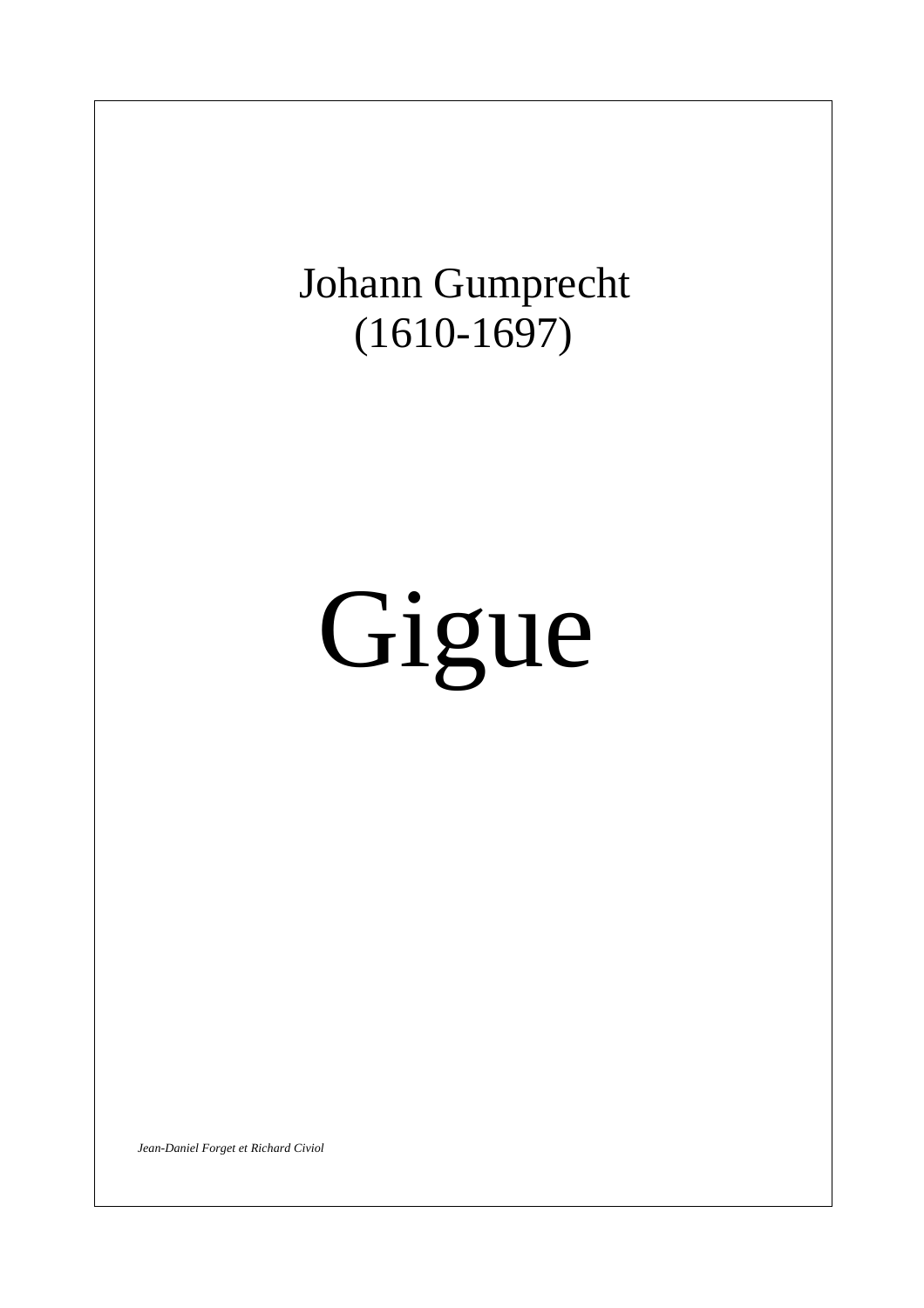## La gigue

 $1 - (1)$  Gigue